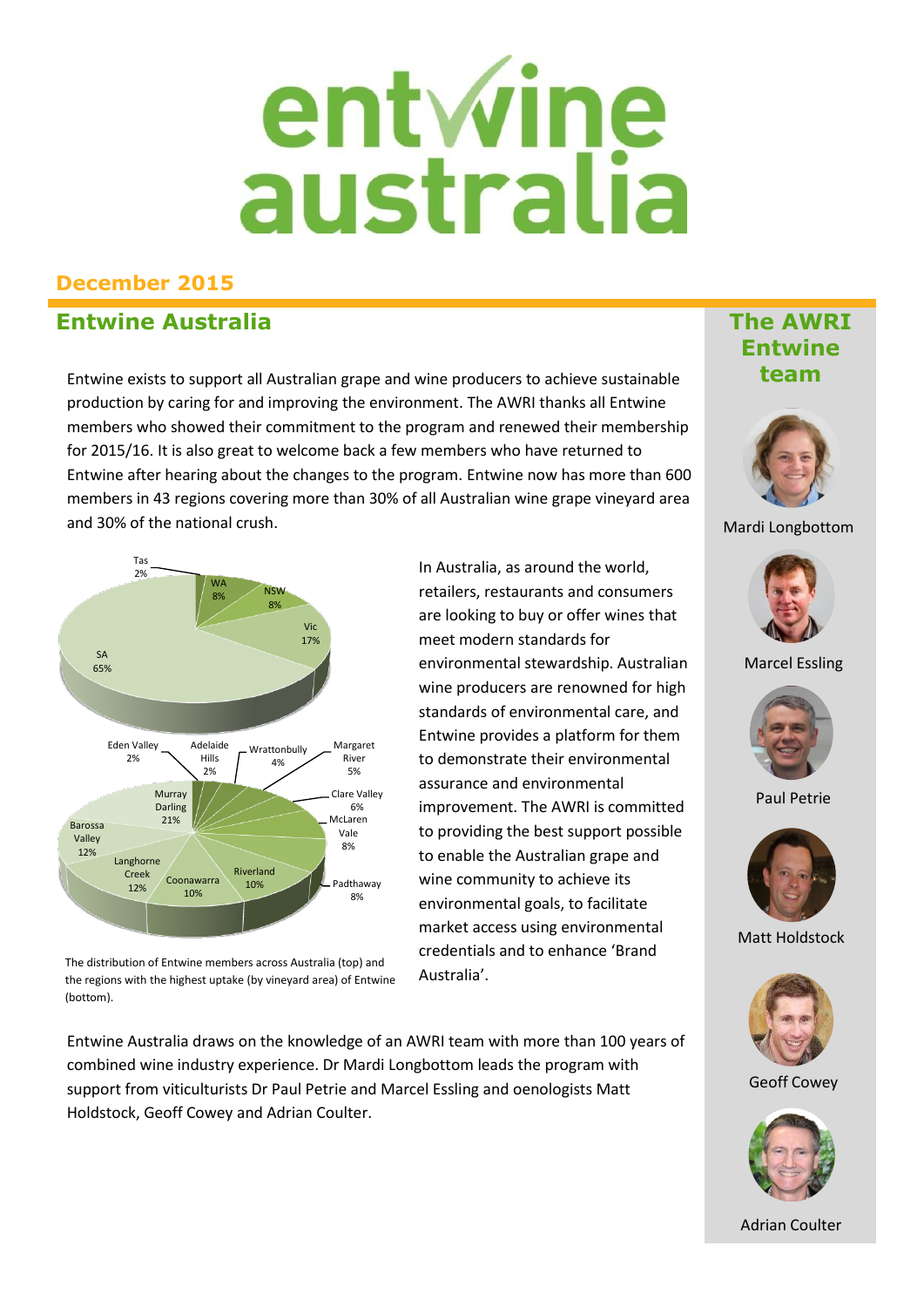# **What's new with Entwine?**

## **Important changes to Entwine membership**

To ensure that Entwine is accessible to as many Australian grapegrowers and wineries and possible, a new membership structure has been introduced. The fees for Entwine vineyard members have remained the same, with a flat fee available to all members.

| <b>Membership</b><br>category | <b>Membership requirements</b>                                                                                  | <b>Annual fees<sup>a</sup></b> |
|-------------------------------|-----------------------------------------------------------------------------------------------------------------|--------------------------------|
| <b>Certified member</b>       | Participation in an Entwine-approved certification program and a three-yearly third-<br>party audit             | \$110 (incl GST)               |
|                               | Annual reporting of Entwine environmental resource indicators<br>2.                                             |                                |
| <b>Member</b>                 | Participation in an Entwine-approved certification program and an annual first party<br>audit (self-assessment) | \$110 (incl GST)               |
|                               | Annual reporting of Entwine environmental resource indicators<br>2.                                             |                                |
| Associate member              | Annual reporting of Entwine environmental resource indicators<br>1.                                             | \$110 (incl GST)               |

<sup>a</sup> Fees are quoted in Australian dollars and include GST. Fees are for one year's membership (1 July 2015-30 June 2016) and are not refundable.

#### **Certified members**

Certified members participate in an Entwine-approved certification program such as ISO14001, Freshcare Environmental Viticulture/Winery or Sustainable Winegrowing Australia McLaren Vale. They are required to demonstrate their commitment to this program with a third-party audit every three years.

#### **Members**

Ordinary members also participate in an Entwine-approved certification program. Members are required to perform an annual self-assessment but are not required to participate in a third-party audit. Members' self-assessments are reported online during the membership renewal period (July-August each year).

#### **Associate members**

Associate membership is a pathway to ordinary and certified membership of Entwine. Associate members are only required to provide annual reporting of environmental resource indicators, but do not require third-party audits or self-assessments. Associate membership may be held for a maximum of two years after which time it is expected that the Associate member will engage in an approved program and become eligible for ordinary membership.

For more information, visit [www.awri.com.au/industry\\_support/entwine/](http://www.awri.com.au/industry_support/entwine/)

If you would like to change your membership status, please login to the Entwine web page and update your records. If you would like your membership reinstated, please call the AWRI helpdesk on 08 8313 6600.



## **Virtual Entwine trail**

An online Entwine trail with an interactive map and regional and individual reports will soon be available to all Entwine members.

#### **Regional reports**

Each region with at least eight certified Entwine members can now customise their own online regional report card to communicate their environmental credentials. This will be accessible via the interactive map. A survey has been sent to all eligible regions to complete and the web pages will be live early in 2016.

#### **Individual reports**

Every certified Entwine member will also be able to customise their own optional, individual online environmental report card, displaying their environmental credentials to consumers and customers worldwide. Customising your individual report will be as easy as logging in and selecting the information you'd like to share.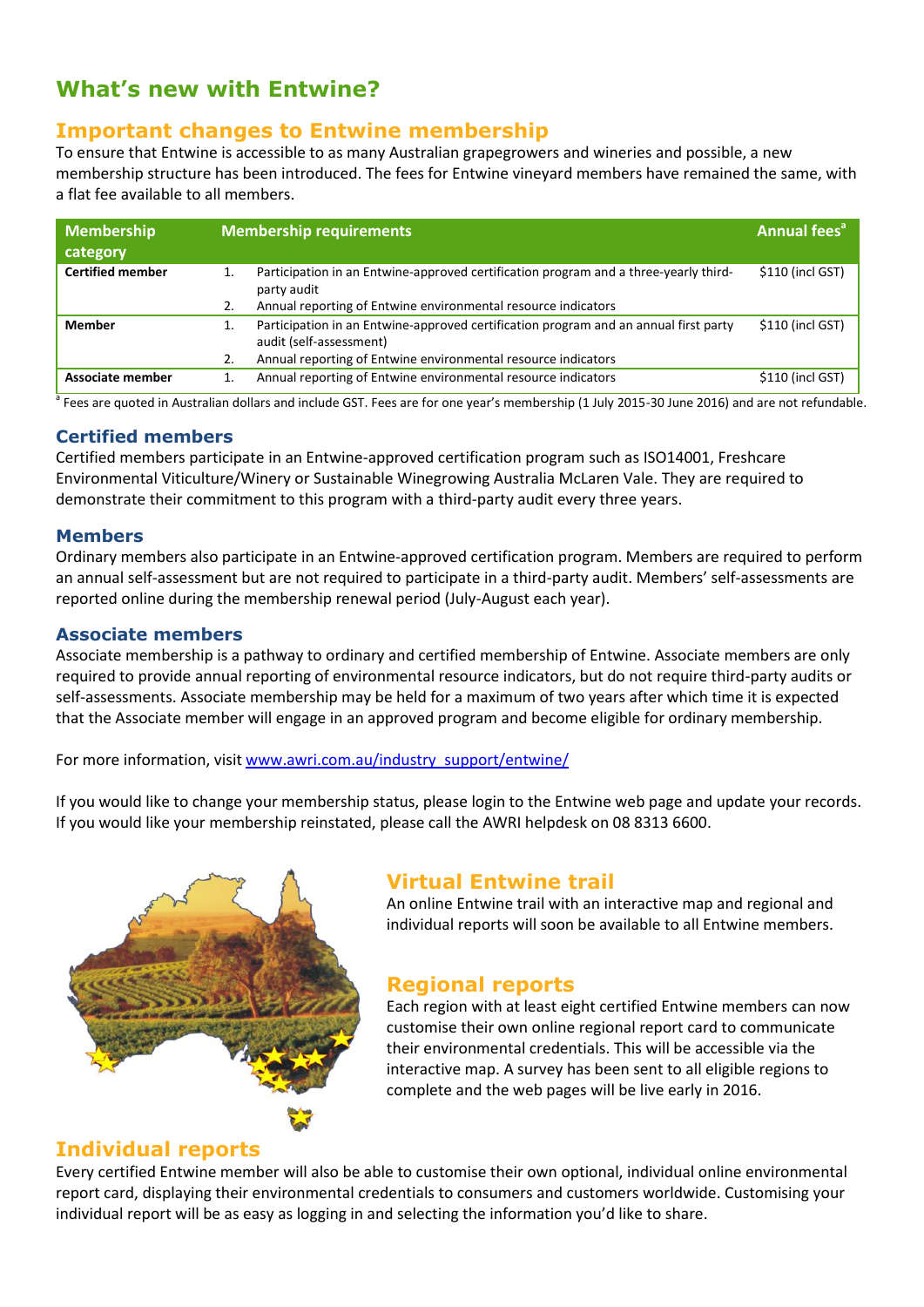

Example Entwine benchmarking report showing the member ranking for each resource indicator within the region or size category.

#### **Benchmarking reports 2015**

All Entwine members have now received a personalised annual benchmarking report like the one pictured at left. Using the online filters, members can compare their environmental performance against aggregated data from other Entwine members in their region or size category. If you have not yet accessed your report, login now to view your report.

Information to guide the interpretation of your report can be found in the online 'User manual' which can be accessed here:

<https://online.entwineaustralia.com.au/>

![](_page_2_Picture_6.jpeg)

EST. 1944

# **Entwine champions**

The AWRI is showcasing Entwine champions, starting with St Hallett winery in the Barossa Valley. As part of St Hallett's environmental sustainability journey, over the last decade the business has been implementing numerous projects and initiatives to improve carbon and energy efficiency. In 2013 St Hallett undertook several projects to improve carbon and energy efficiency:

- Replacement of mercury vapour/metal halide lights with LED lighting throughout the production area;
- Replacement of the Freon refrigeration system with an ammonia system, bringing the refrigeration plant to 100% ammonia operated; and
- Insulation of brine lines in the production cellar and throughout the winery.

St Hallett is now the best performing Entwine winery member in its size category (2,000-10,000 tonnes) and amongst the best 35% of all Entwine winery members for electricity usage.

![](_page_2_Figure_14.jpeg)

St Hallett winery electricity rankings within its size category (left) and across Australia (right).

|                                              | Ammonia chiller | Insulation of<br><b>brine lines</b> | <b>LED</b> lighting | <b>Total</b> |
|----------------------------------------------|-----------------|-------------------------------------|---------------------|--------------|
| Annual electricity savings (kWh)             | 143,581         | 15,728                              | 32,278              | 191,587      |
| % electricity savings                        | 22              | 2.4                                 |                     | 28.9         |
| Annual carbon savings (t CO <sub>2</sub> -e) | 93              | 10                                  | 21                  | 125          |
| % reduction of site direct carbon emissions  |                 |                                     |                     | 34           |
| <b>Cost savings</b>                          | \$13,784        | \$1,510                             | \$3,099             | \$18,392     |

If you are a vineyard or winery business committed to enhancing your environmental performance, you could be the next featured Entwine champion. Email the Entwine team at [helpdesk@awri.com.au](mailto:helpdesk@awri.com.au)